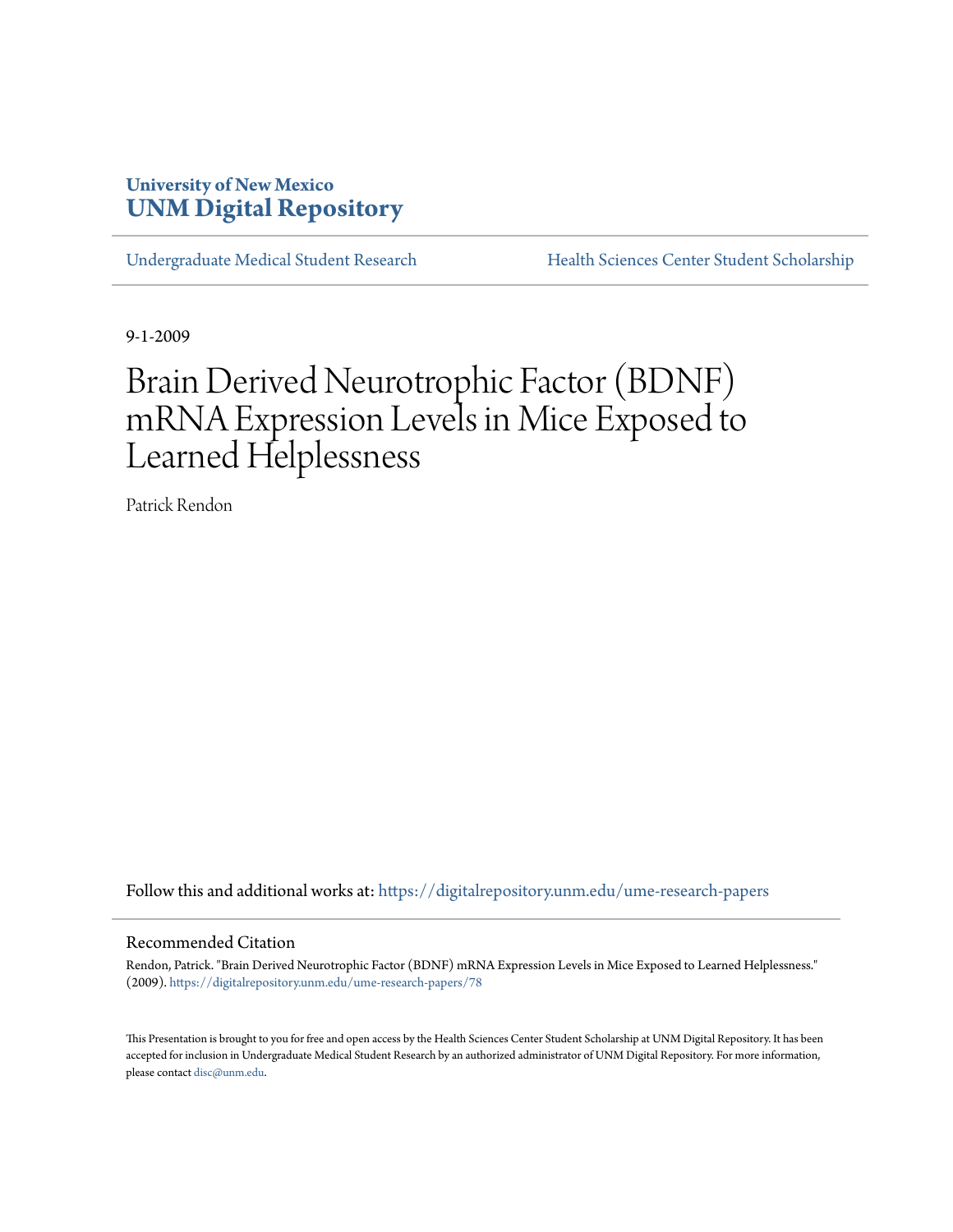# **Brain Derived Neurotrophic Factor (BDNF) mRNA Expression Levels in Mice Exposed to Learned Helplessness**

Patrick Rendon

Medical Student Class of 2009

The University of New Mexico School of Medicine

Andrea M. Allan

Mentor

Department of Neuroscience

University of New Mexico School of Medicine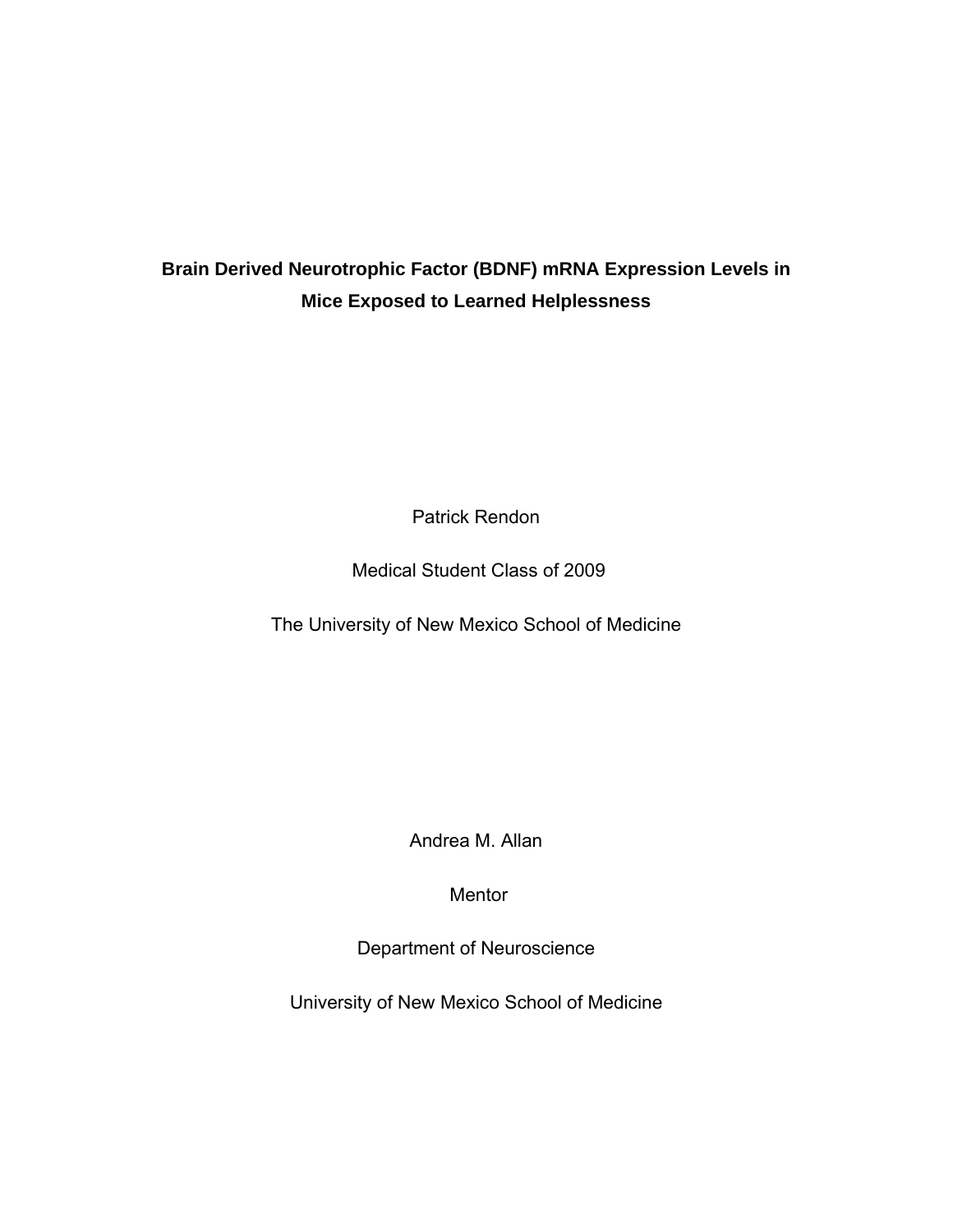## **Abstract**

Brain Derived Neurotrophic Factor (BDNF) is associated with changes in cellular structure that occur during the development of the nervous system, and in the adult brain contributes to neural plasticity. BDNF is found in high concentrations in both the frontal cortex and hippocampus where it has been proposed to play a role in cognition and learning respectively. Low serum BDNF levels can be measured in patients with major depressive disorder, and there is a correlation between decreased BDNF levels and the severity of depression. At this time, research is attempting to solve the question of whether depression results secondary to diminished BDNF levels, or a reduction in BDNF levels occurs as a result of individuals becoming depressed.

Learned Helplessness (LH) is utilized as a model for depression and this is confirmed due to the fact that LH is blocked by antidepressant medications. An advantage of using LH to induce depressive behavior is the fact that the onset of depression in an animal is at a defined time point. The model of Learned Helplessness allows for analysis of depressed patients via LH mice which at this current time is the most accurate model for depression. In this study, our results were consistent with the hypothesis that since BDNF levels are significantly reduced in the medial frontal cortices and hippocampus of depressed patients, as well as in several studies looking at depression in rodents, then BDNF mRNA levels would also be reduced in the brain tissue of LH mice compared to controls after induction of Learned Helplessness. We also predicted that the decrease in the amount of BDNF transcripts would be greater in the medial frontal cortical region (MFC) compared with hippocampal tissue, since deficits in this region have been identified in depressed patients. This was also found to be true in this experiment. The hypothesis was tested by measuring the mRNA message for the five BDNF transcript variants in both the hippocampus and the medial frontal cortex in mice that had experienced inescapable unpredicted foot shocks during learned helplessness training. This data was compared to control mice that did not experience the Learned Helplessness training. Differences in BDNF mRNA levels were then determined thereafter. Levels of mRNA BDNF in the HPC and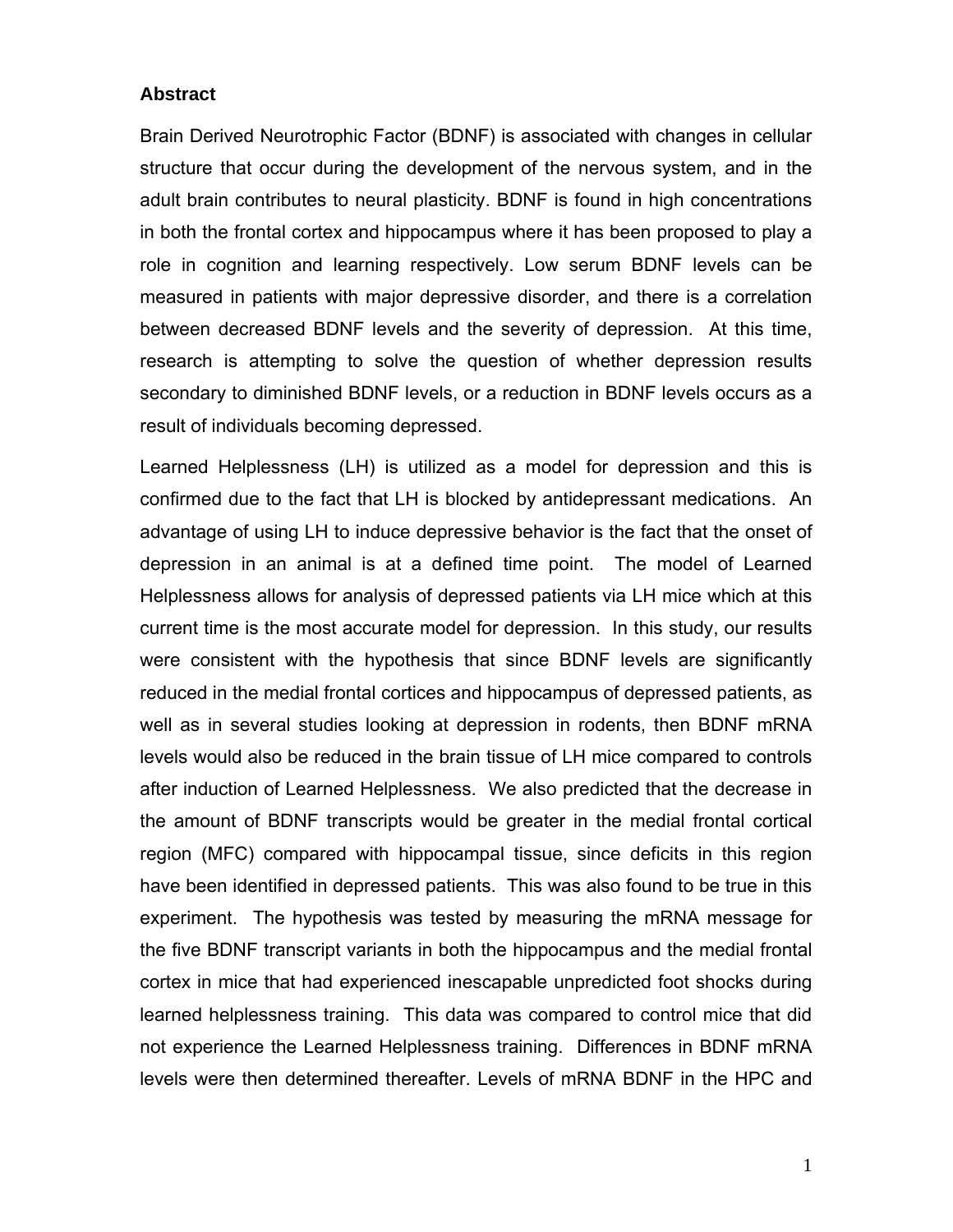MFC of both experimental LH and control animals were quantified using RT-PCR technique.

#### **Introduction**

Brain-derived neurotrophic factor (BDNF) is a neurotrophic factor found originally in the brain as well as the periphery. BDNF is said to be associated with changes in cells and plasticity that occur during the development nervous system, and facilitates the synaptic function in neurons in vitro and in vivo (Lu and Woo, 2005). BDNF also supports the survival of existing neurons. BDNF is active in the hippocampus CA2 and CA3 neurons, cortex, cerebellar cortex, thalamic and hypothalamic nuclei, and the basal forebrain. These include areas important to learning, memory, and higher thought processes. Expression of BDNF may also be seen in the retina, the CNS, motor neurons, the kidneys, and the prostate (Chao, 2003).

BDNF is involved in the expression of many neurotransmitter systems (Mamounas et al., 1995), amyotrophic lateral sclerosis (Apfel, 1997), Alzheimer disease (Connor et al., 1997: Durany et al., 2000), schizophrenia (Takahashi et. al., 2000), and in various forms of major depression (Nibuya et al., 1995). Findings from Karege et al. (2002) indicate that alteration in the expression of neurotrophic factors (primarily BDNF) could be the factor responsible for the interruption of proper neural plasticity. In support of our hypothesis, these findings suggest that antidepressants increase neurotrophin synthesis and enhance neurogenesis, thereby relieving the symptoms of depression (Nibuya et al., 1995; Duman et al., 1997).

Recent studies have given evidence regarding a neurotrophic hypothesis of antidepressant action on depression (Song et al., 2006). This hypothesis explains that decreased BDNF expression could play a role in the atrophy of the hippocampus, which occurs in response to stress in depressed patients. This allows for a role of BDNF upregulation in the treatment of depression (Duman et. al., 1997).

The results given in studies conducted by Song et al. (2006) support this hypothesis in that treatment of antidepressants improve both the changes of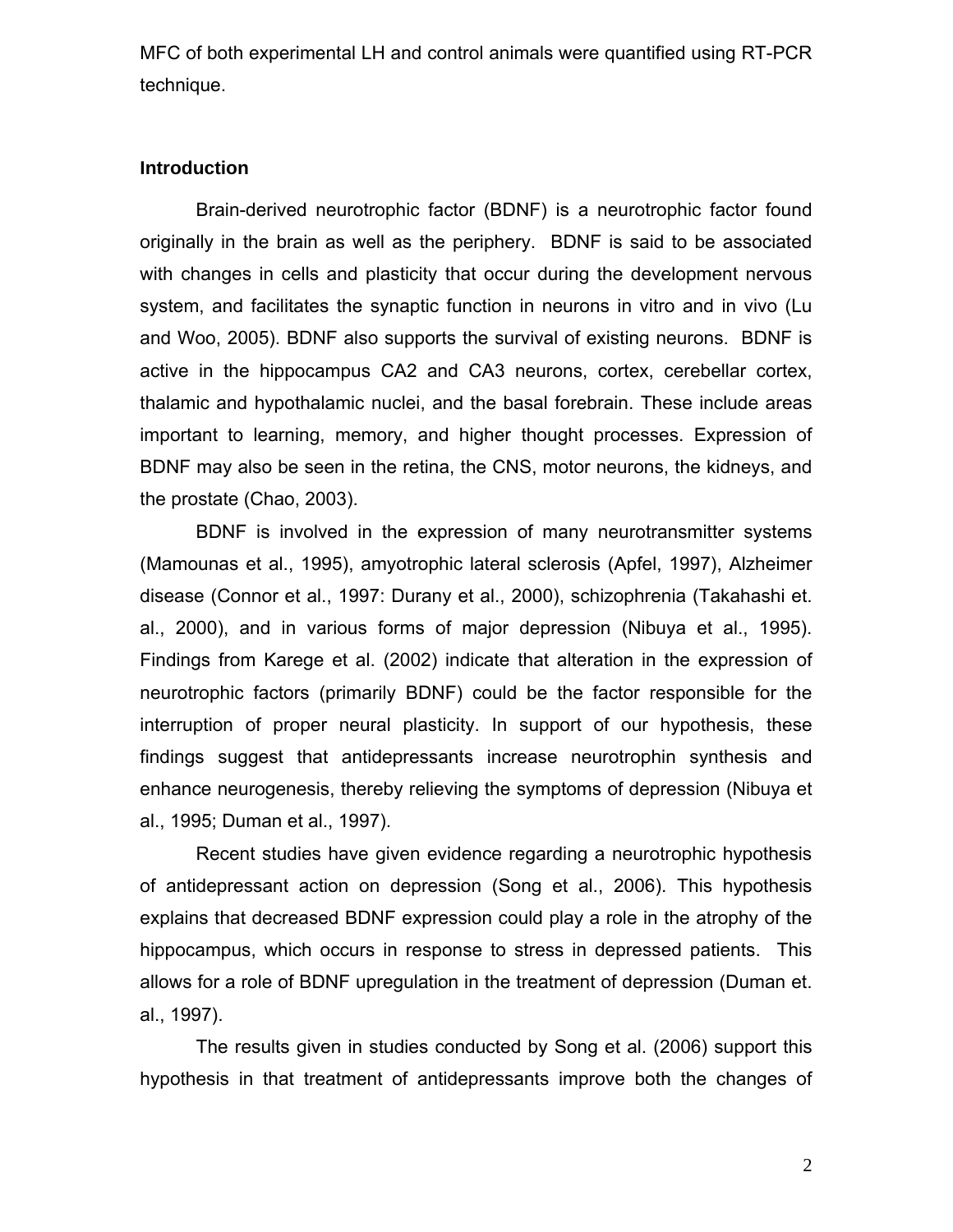behavior and hippocampus BDNF levels induced by learned helplessness and chronic mild stress. Learned helplessness and chronic mild stress were the damaging factors of cognitive functioning of the mice in this study, but researchers were able to improve these impairments through the use of antidepressant treatment. These cognitive changes were consistent with the alterations of the hippocampal BDNF levels.

BDNF is believed to be involved in several key functions within the brain, which include: regulation of axonal and dendritic growth and guidance, neurotransmitter release, and synaptic structure and plasticity. Mature BDNF also facilitates early phase and late phase long term potentiation in the hippocampus, the region of the brain which has been shown to have the highest neuroanatomical expression of BDNF and its TrkB receptor in the mammalian brain (Lu 2005, Tyler 2002). Patients with major depressive disorder have low serum BDNF levels, and there is a correlation between decreased BDNF levels and the severity of depression. BDNF expression in postmortem hippocampus collected from depressed suicide patients is reduced, whereas it is increased in individuals who were being treated with antidepressants at the time of death (Chen et al 2001; Karege et al 2005). These studies in humans are supported by various studies in rodents (Monteggia et al. 2006). BDNF may even produce an antidepressant-like effect through the antagonism of learned helplessness behavior (Karege 2002). Learned Helplessness is a model for depression based on the hypothesis that depression is induced by uncontrollable stress in individuals with a predisposition.

Exposure to stress induces the stress hormone corticosterone. Corticosterone has been shown to decrease the expression of BDNF in rats, and leads to atrophy of the hippocampus if exposure is chronic (2). This atrophy may also take place in humans who suffer from chronic depression. In order to reduce the expression of BDNF, BDNF heterozygous rats were bred for analysis. These rats exhibited hippocampal atrophy, which suggests a possible link between the development of depression and regulation of BDNF. In contrast, glutamate, exercise, reduction in caloric intake, intellectual stimulation, antidepressants, and electroconvulsive therapy were used to treat depression, and increased the expression of BDNF in the brain, which allows for protection against atrophy.

3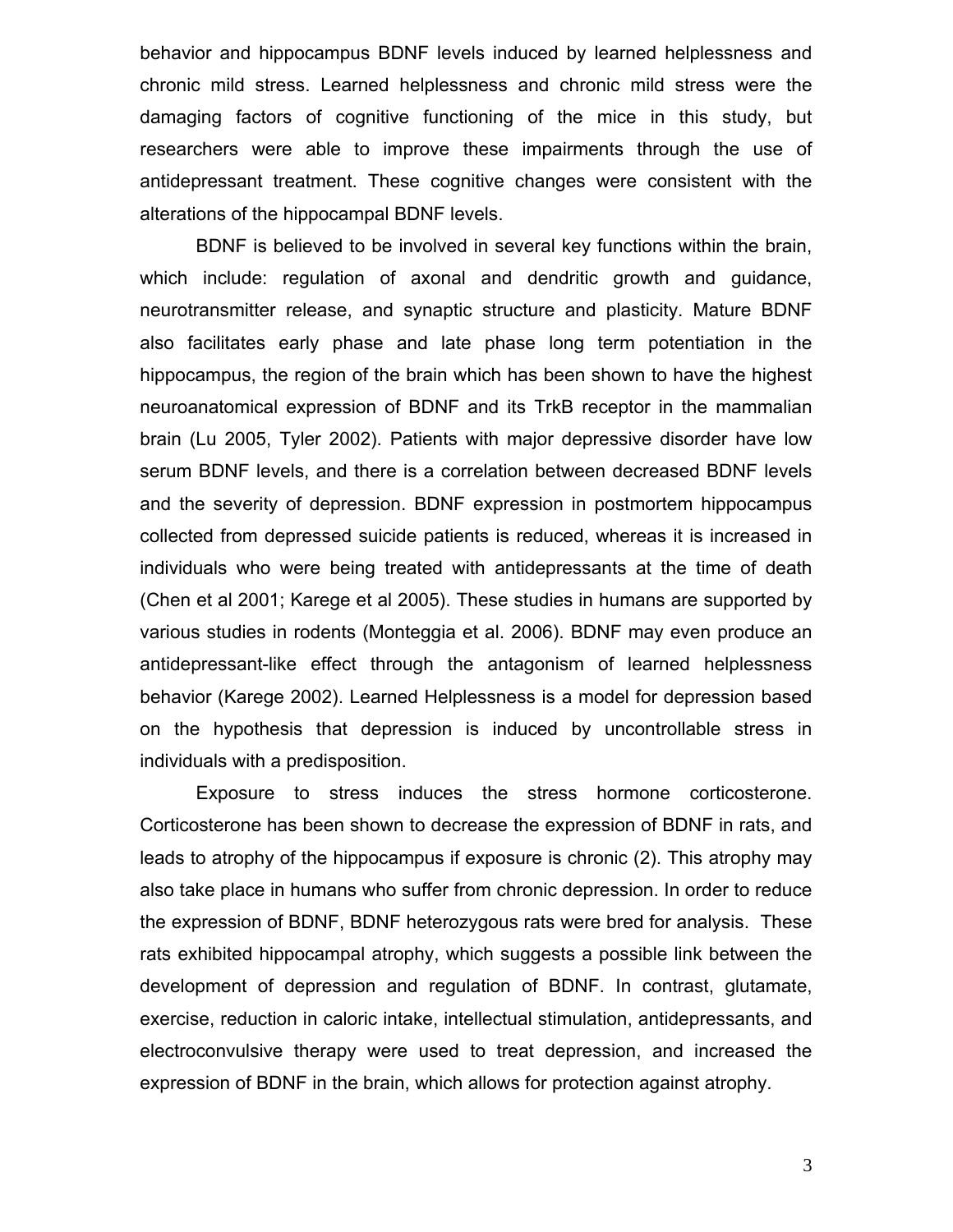In mice, BDNF transcripts 1, 2 and 3 are primarily expressed in the central nervous system, whereas variants 4 and 5 are expressed in both the central nervous system and peripheral tissues; transcript 6 shows limited expression in the brain and periphery (Liu et al. 2006). Each of the five BDNF transcripts is present in mouse hippocampus and frontal cortex, in an apparent rank order: BDNF5 > BDNF4 > BDNF1 > BDNF2 > BDNF3 in hippocampus and BDNF5 > BDNF 4 > BNDF3 > BDNF1 > BDNF2 in frontal cortex (Liu et al. 2006). The function(s) of the individual BDNF transcripts is unknown, although differing stimuli regulate the production of unique subsets of transcripts.

Acute, but not chronic, cocaine administration increases BDNF4 transcript in the striatum and frontal cortex (Liu et al. 2006). Chronic (21-day) corticosterone treatment decreased BDNF transcripts containing exons II and V (IV in rat) in the hippocampus and frontal cortex, while chronic (21-day, 1X/day) treatment with desipramine increase transcripts 1 and 4 (3 in rat) in both hippocampus and frontal cortex (Dwivedi et al. 2006). Phenelzine increases transcripts containing exon I in both the frontal cortex and hippocampus, but exon V-containing transcripts only in the hippocampus. Kainate-induced seizures increase the levels of BDNF transcripts 1, 2, and 4 in hippocampus (Timmusk et al. 1993).

In the present study, we predict that since BDNF levels are significantly reduced in the medial frontal cortices and hippocampus of depressed patients, as well as in several studies looking at depression in rodents, then BDNF mRNA levels will also be reduced in the brain tissue of LH mice compared to controls after induction of Learned Helplessness. We further predict that the decrease in BDNF message will be greater in tissue taken from the medial frontal cortical region compared with hippocampal tissue due to the role that the MFC plays in depression; including its involvement in mediating emotional experience, mood, emotional processing, and the impact of these factors on cognition. To test this hypothesis, mRNA message for the BDNF transcript variants (I-V) will be measured in both hippocampus and medial frontal cortex in mice that have previously experience inescapable shocks during learned helplessness training, and will be compared to control mice that do not experience the learned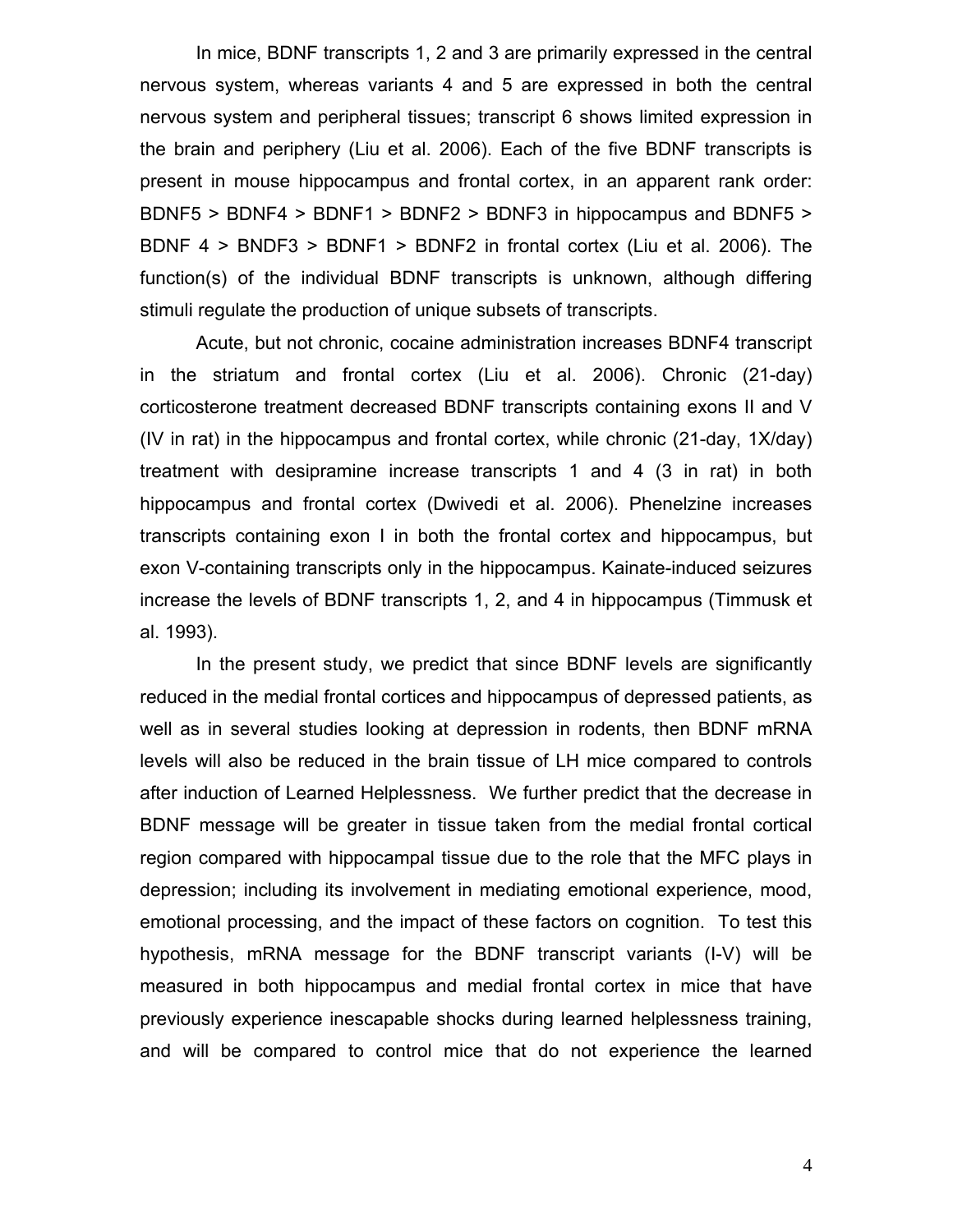helplessness training. The mRNA for the BDNF transcripts in the brain will be quantified using RT-PCR technique.

## **Methods**

C57BL/6J adult mice will be used in these studies. All of the procedures involving the animals will be approved by the University of New Mexico Laboratory Animal Care and Use Committee and will be conducted by a trained laboratory technician. The laboratory holds currently approved protocols for these studies. Mice will undergo the learned helplessness (LH) procedure as previously described by (Caldarone et al. 2000). This procedure is well supported as a test for assessing and developing depressive behavior. There are two groups; one undergoes the LH procedure, experiencing 120 inescapable unpredicted footshocks. The other is a control group that experiences the same apparatus, although no foot shocks are presented. There will be a minimum of 8 mice from each of the control and LH groups. One hour following the procedure, the hippocampus and medial frontal cortices of both groups will be analyzed to determine any differences in BDNF mRNA levels.

## **Learned Helplessness**

A Coulbourn™ Habitest© shuttlebox with a stainless steel grid floor for administration of a footshock will be used. The front and back of the box are made of Plexiglas, and the sides, door, and ceiling are made of aluminum. The two-chambered box is housed within a sound-attenuated chamber. A 70% isopropanol solution will be used to clean the apparatus between each mouse and training/testing period. For the experimental group, one mouse will be placed in each chamber of the shuttlebox, and a 0.5 mA shock with a duration of 2 seconds and a frequency of approximately every 10 seconds will be administered through the stainless steel floor to each mouse simultaneously for 1 hour. The shock will be inescapable and set at a random probability of 0.5 shocks every 15 seconds, and the mouse will be removed 30 seconds after the delivery of the last shock. For the control group, mice will be placed in both sides of the shuttlebox for the same amount of time, but no shock will be administered. Following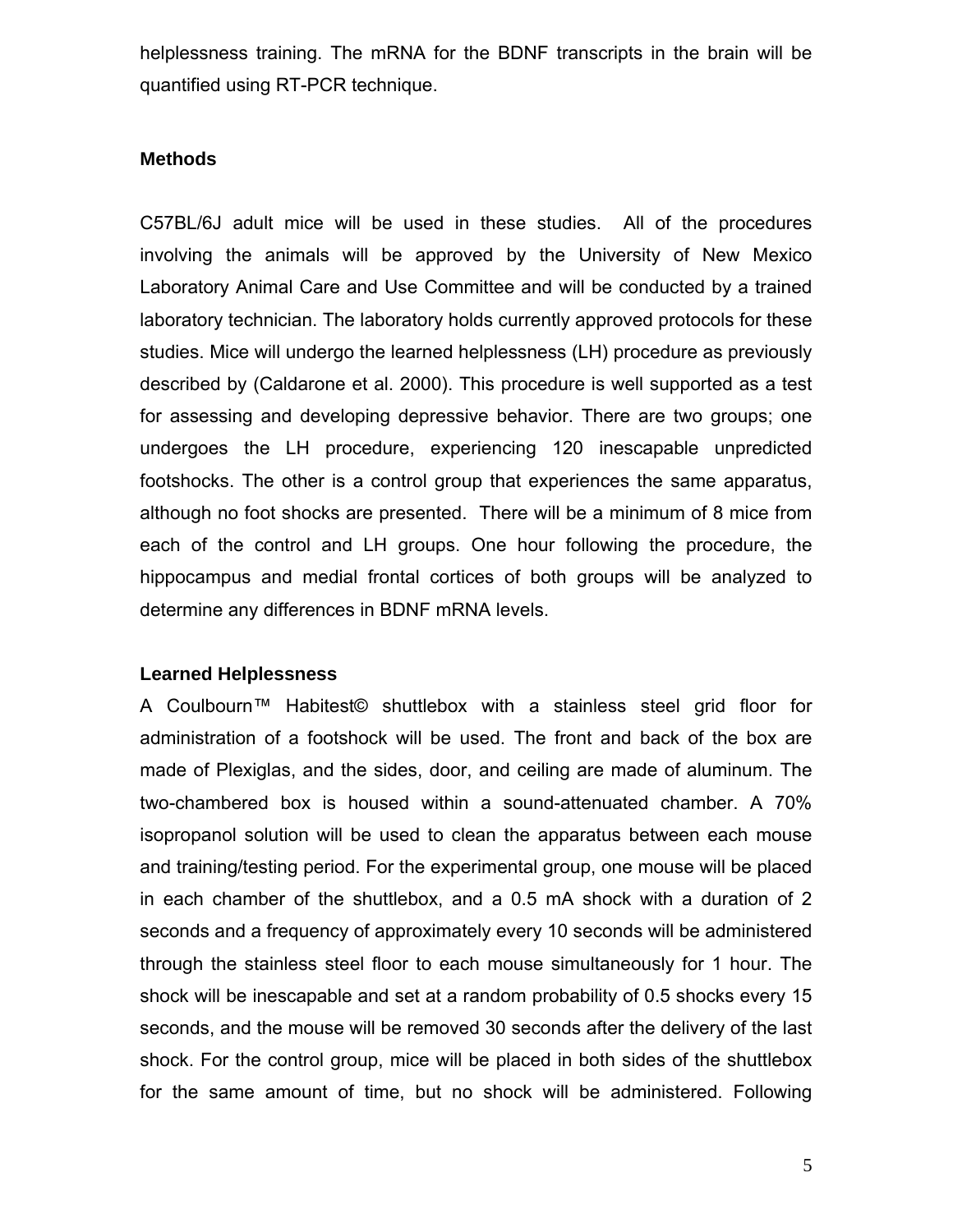training, both groups of mice will be euthanized and their brain tissue dissected out and prepared for mRNA analysis.

### **Assessment of BDNF mRNA Levels**

mRNA isolation: mRNA will be isolated using the Oligotex Direct mRNA Mini Kit (Qiagen, Valencia, CA) according to the manufacturers' protocol. Tissue will be placed using a RNA Stabilization Reagent (Qiagen) immediately following dissection. The mRNA concentration will be determined by spectroscopic measurements (OD at 260 nm), using NanoDrop® ND-1000 spectrophotometer (Isogen Life Sciences). Purified mRNA will be stored in 10  $\mu$ l aliquots at -80 $^{\circ}$ C cDNA synthesis: 10ng of mRNA from each sample will be reverse transcribed using oligo dT primers and M-MLV reverse transcriptase (Invitrogen). Reverse transcription reactions are carried out in 20 µL following the manufacturer's protocol. Briefly, a 10 µL reaction mixture containing 10 ng mRNA, 1µL oligo dT(500µg/ml), 1µL dNTP mix (10mM each) is heated at 65  $\mathrm{^0C}$  for 5 minutes and chilled on ice for 5 minutes, followed by addition of 1 µL (200 units) M-MLV reverse transcriptase, 1 µL RNaseOUT (40 units/µL), 2µL DTT (0.1M) and sterile RNAase free water to 20µL. The whole reaction mixture is incubated at 37 0C for 50 minutes, then 75  $\mathrm{^0C}$  for 10 minutes to inactivate the enzyme. The synthesized cDNA is stored at -20  $\mathrm{^{0}C}$  before use.

The suitability of the cDNA for PCR is determined using 2uL of cDNA added to a 40 µL PCR reaction, containing primers specific for mouse BDNG exonVI (see below and Preliminary Results). The primers amplify a 150 bp DNA segment. A control reaction containing 2µl of purified mRNA is run without reverse transcription to confirm the DNA contamination, if any, in the purified mRNA samples. The PCR reaction is analyzed on a 2% (w/v) agarose gel. The amplified 150bp DNA band can be excised, gel purified using a gel extraction kit (Qiagen) and sequenced to confirm the specificity of the primers used.

Primers: Oligonucleotide sequences specific to mouse BDNF Exon I- VI and β Actin were designed using primer Express software (Applied Biosystems) and are given below (5′→3′ sequence):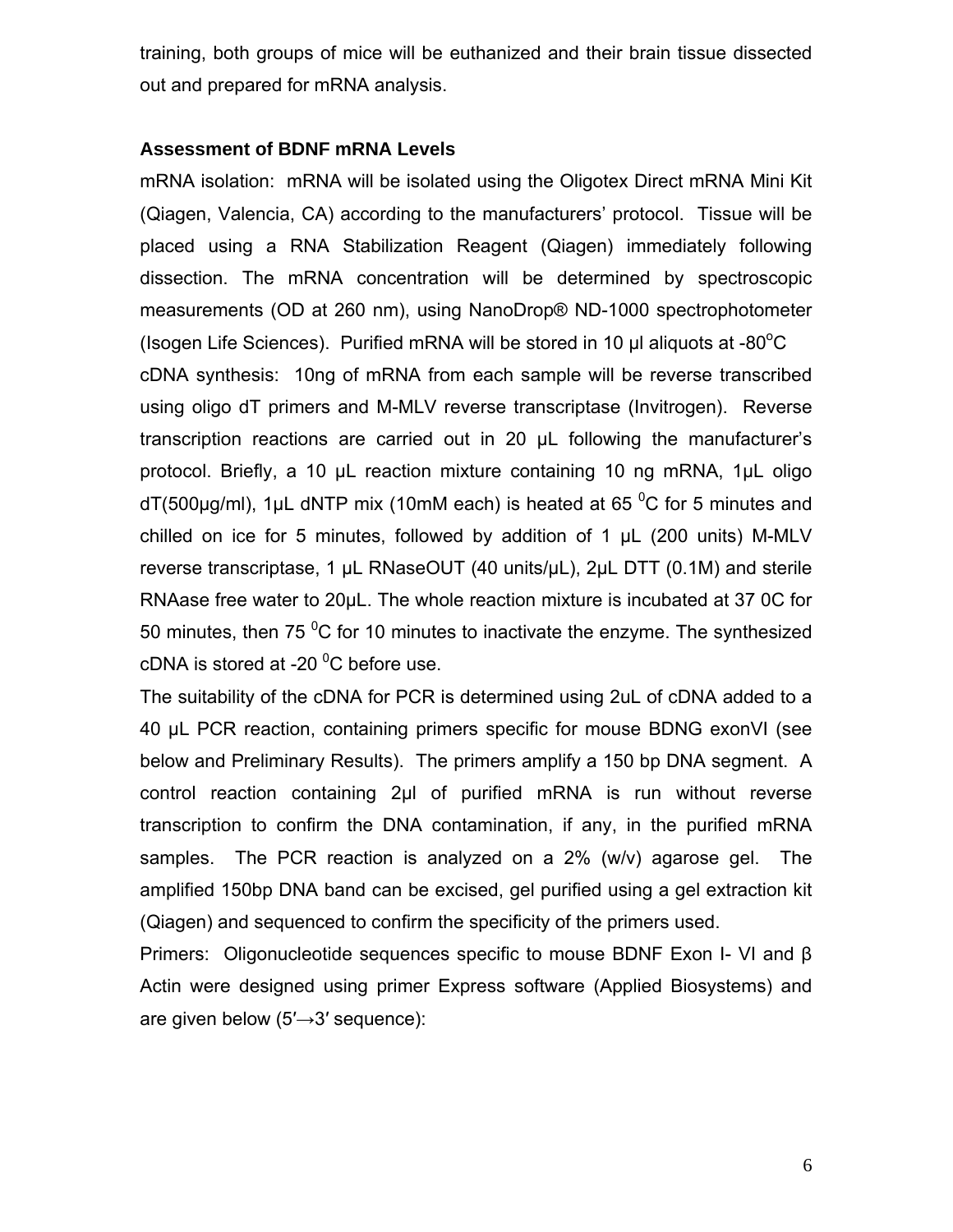| <b>EXON</b> | <b>SENSE</b>                 | <b>ANTISENSE</b>             |
|-------------|------------------------------|------------------------------|
|             | <b>CCTGCATCTGTTGGGGAGAC</b>  | <b>GCCTTGTCCGTGGACGTTTA</b>  |
|             | <b>CTAGCCACCGGGGTGGTGTAA</b> | AGGATGGTCATCACTCTTCTC        |
| Ш           | <b>GCCGGGCCGGATG</b>         | CCGTGGACGTTTACTTCTTTC        |
| IV          | CAGAGCAGCTGCCTTGATGTT        | <b>GCCTTGTCCGTGGACGTTTA</b>  |
|             | TTGGGGCAGACGAGAAAGCGC        | <b>AGGATGGTCATCACTCTTCTC</b> |
| (total)     | CAGGTGAGAAGAGTGATGACC        | ATTCACGCTCTCCAGAGTCCC        |

| $\beta$ Actin | Forward | <b>CCATCATGAAGTGTGACGTGG</b> |
|---------------|---------|------------------------------|
| $\beta$ Actin | Reverse | GTCCGCCTAGAAGCATTTGCG        |

Forward primers specific for the upstream exons will be designed in a similar manner and used with the reverse BDNF primer for exonVI, or, if needed, a newly designed reverse primer for exonVI.

The primer concentration is optimized for use in real time PCR to determine the minimum primer concentration giving the lowest Ct (threshold cycle) while minimizing nonspecific amplification. Briefly in a 96 well plate with each amplification in triplicates of 20µL reaction containing 10 µL 2X SYBR green Master mix and a variable concentration of forward and reverse primers is run with thermal cycling parameters as initial step of Ampli Taq gold activation (hold at 95oC for 10 min) followed by 40 cycles of denaturation (hold at  $95^{\circ}$ C for 10 sec) and annealing (hold at  $60^{\circ}$ C for 1 min). PCR products are analyzed on 2% (w/v) agarose gels.

Quantitative Real-time PCR assay: Real time PCR will be carried out in a Gene Amp 7700 sequence detection system (Applied Biosystems) using SYBR Green Master Mix Kit (Applied Biosystems). Amplification will be performed in triplicates in a 96-well plate(MicroAmp™ Fast Optical 96-well Reaction plates and MicroAmp™ Optical Adhesive Film, both from Applied Biosystmes) in a total of 20µL reaction containing forward and reverse primers (100nM each final concentration) ,10 µL Power Sybr® Green PCR Master Mix reaction buffer (Applied Biosystems) and 2µL cDNA . The cycling parameters are 950C for 15 Sec, 60 0C for 1 min, 40 cycles after one initial step of 950C for 10 min, which is set to activate AmpliTaq Gold polymerase. The PCR products are monitored by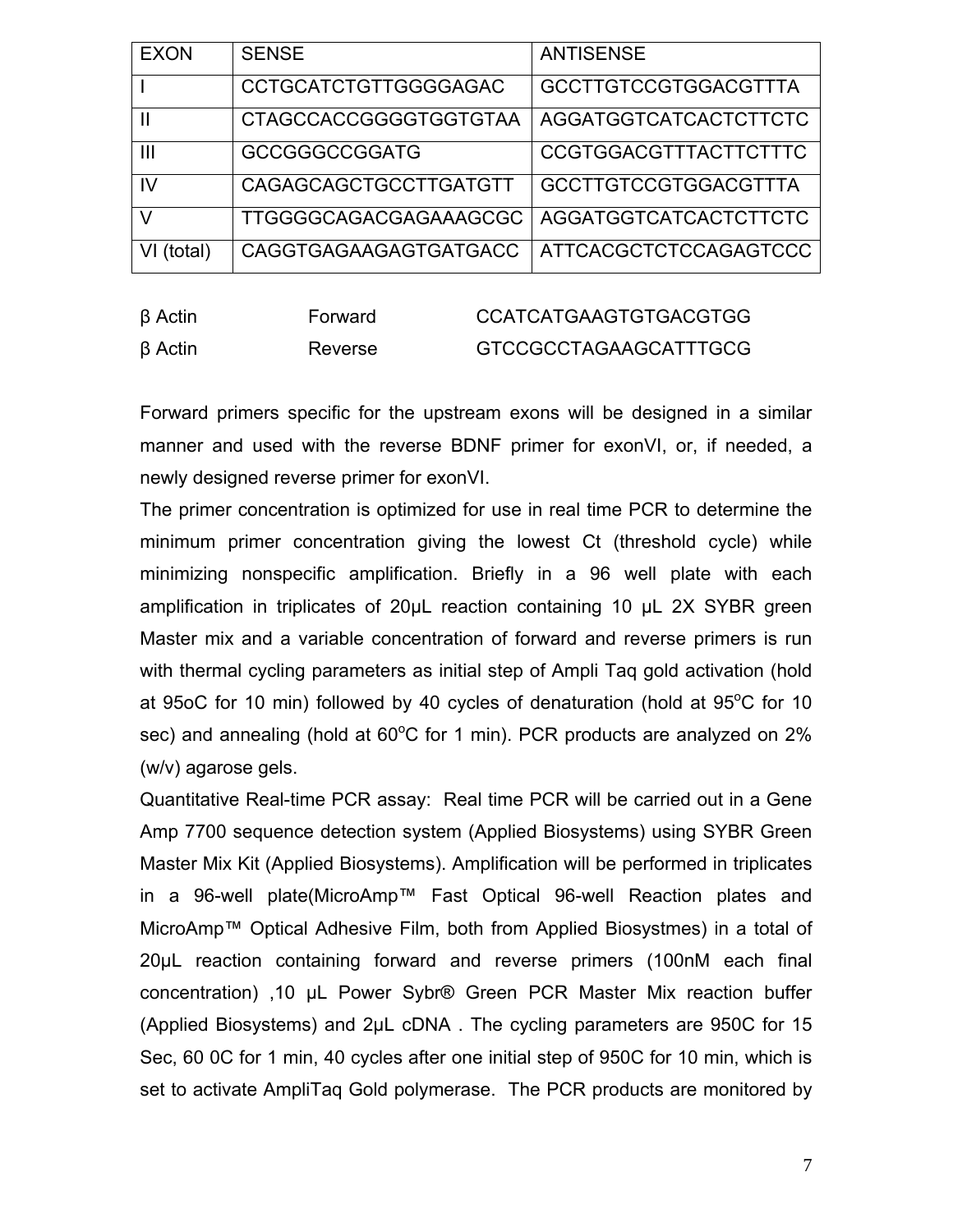measuring the increase in fluorescence caused by binding of SYBR Green Dye to the double stranded DNA and Ct values (cycle threshold) are calculated by SDS software v1.9 (Applied Biosystems). The absence of nonspecific amplification is confirmed by analyzing PCR products by 2% (w/v) agarose gel. The relative quantification of the BDNF gene in different tissue samples is done using a comparative method. β actin is used as endogenous control to standardize the amount of DNA added to the reaction. Each analysis requires 6 reactions (3 for analysis of the target BDNF and 3 for analysis of the internal standard, actin). The ∆Ct per FASD and saccharin control sample is calculated and linearized using 2-∆Ct. Finally ∆∆Ct between treated and control samples is calculated and linearized using 2-∆∆Ct for overall change. Thus, the amount of target BDNF gene in the FASD mouse normalized to an endogenous reference (β actin) and relative to control saccharin treated BDNF gene is given by an arithmetic formula.

#### **Results**

Levels of mRNA BDNF (exons 4, 5, 8) in the HPC and MFC of both experimental LH and control animals were measured and analyzed against a standard curve. The results were analyzed with a T test (Table 1). As described above, ∆∆Ct between treated and control samples was calculated and linearized using 2-∆∆Ct for overall change.

Since BDNF levels are significantly reduced in the medial frontal cortices of depressed patients as well as in several studies looking at depression in rodents, we anticipated that mRNA levels would also be reduced in the brain tissue of LH mice compared to controls. This data is consistent with the hypothesis as indicated in figure 1. LH shocked mice displayed significantly higher levels of learned helpless behavior than the control mice. Figure 1 shows that compared to control mice, LH mice had significantly reduced levels of exons V [MFC, t(6)=10.41; HPC, t(6)=4.07] and VIII [MFC, t(6)=26.8; HPC, t(6)=9.854]

(\* indicates p<0.01); ie mRNA BDNF levels were significantly decreased in the medial frontal cortex and hippocampus of LH mice compared to control mice for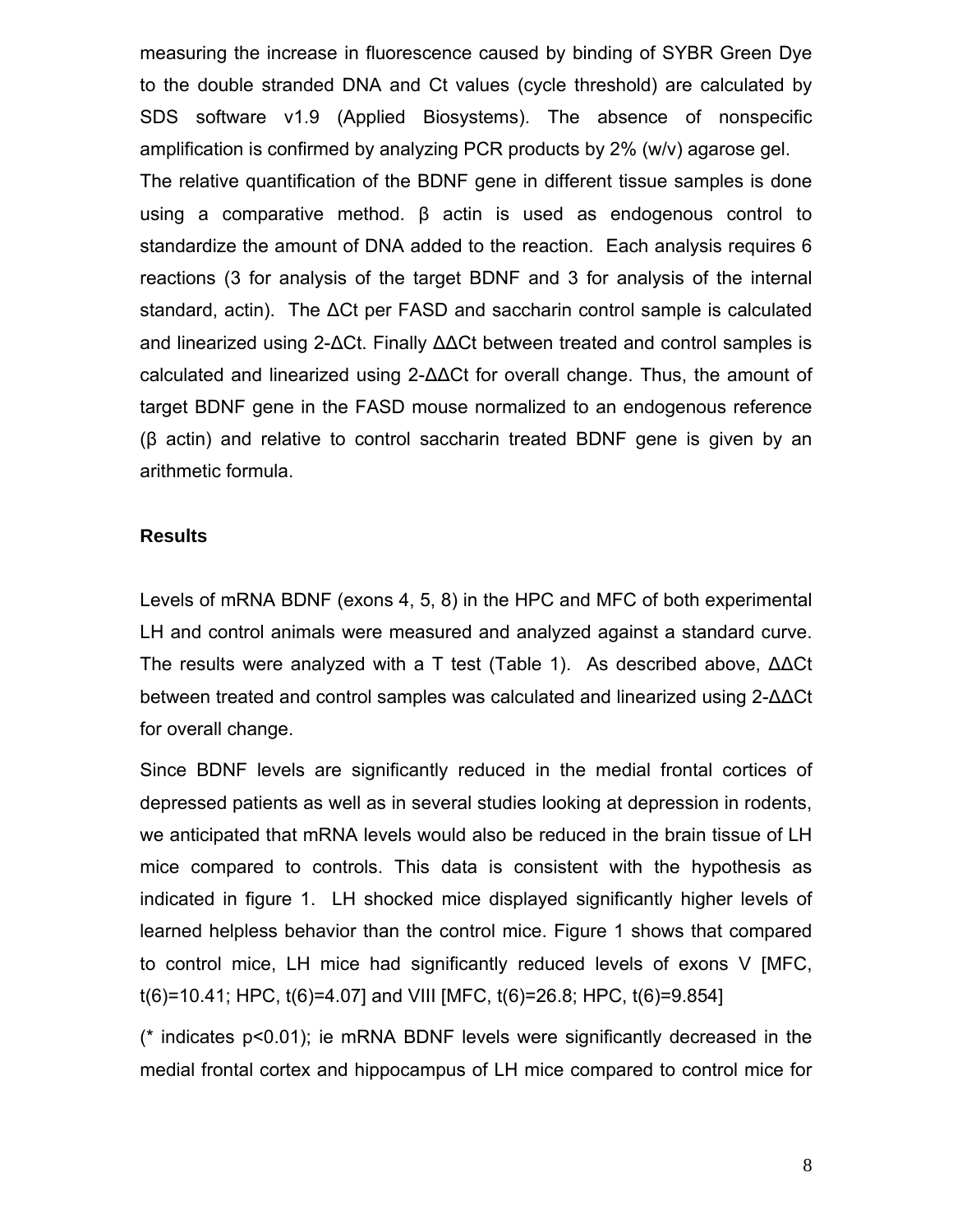exons 5 and 8. The difference seen in exon 4 was an increase in mRNA levels as compared to exons 5 and 8.

Further results indicated a greater decrease in BDNF mRNA in medial frontal cortical brain regions when compared to hippocampal regions also in Figure 1.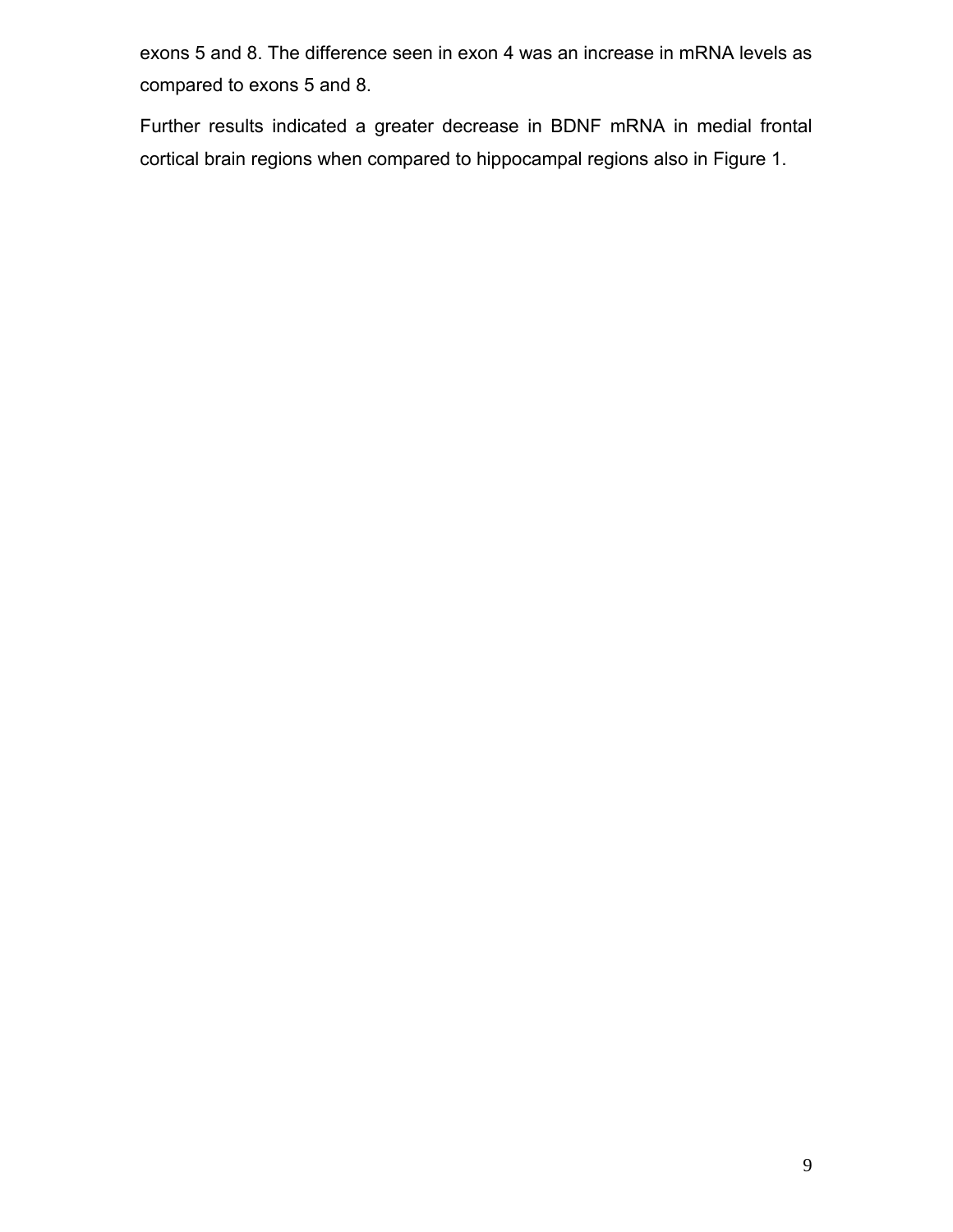Figure 1. Mouse mRNA BDNF. Boxes represent exons and lines connect splice variants. Levels of mRNA BDNF total and specific mRNA transcripts in the medial frontal cortex and hippocampal formation of control and Learned Helplessness mice.









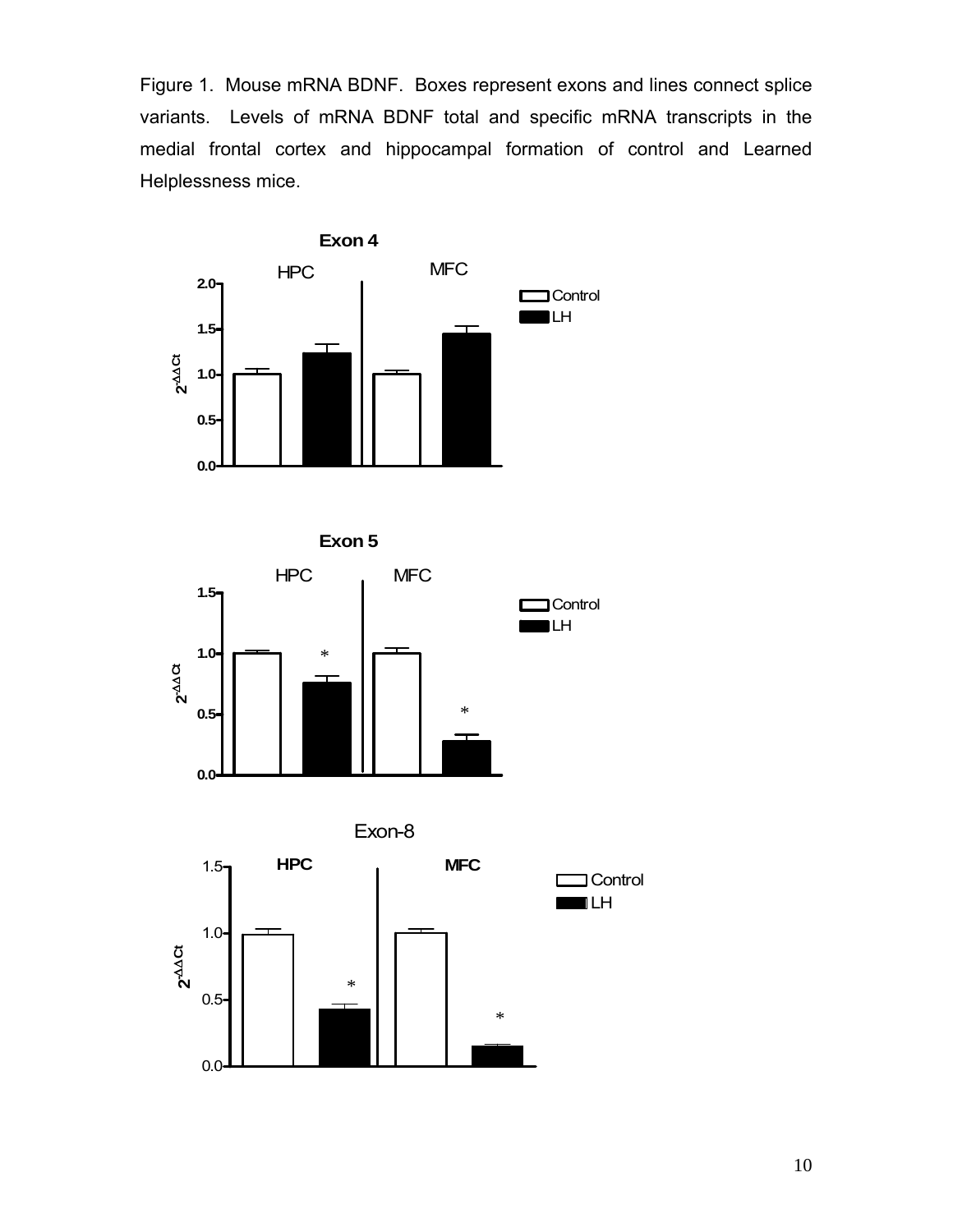Table 1. T test analysis of BDNF exons.

| Exon | Analysis                  |
|------|---------------------------|
|      | HPC not significant       |
|      | MFC t(6)=4.4 p<0.005      |
|      |                           |
|      | HPC $t(6)= 4.07 p=0.0066$ |
| 5    | MFC t(6)= 10.41 p<0.0001  |
|      |                           |
|      | HPC t(6) 9.854 p<0.0001   |
| 8    | MFC t(6) 26.08 p<0.0001   |
|      |                           |
|      |                           |

Exon 8 measures all BDNF transcripts.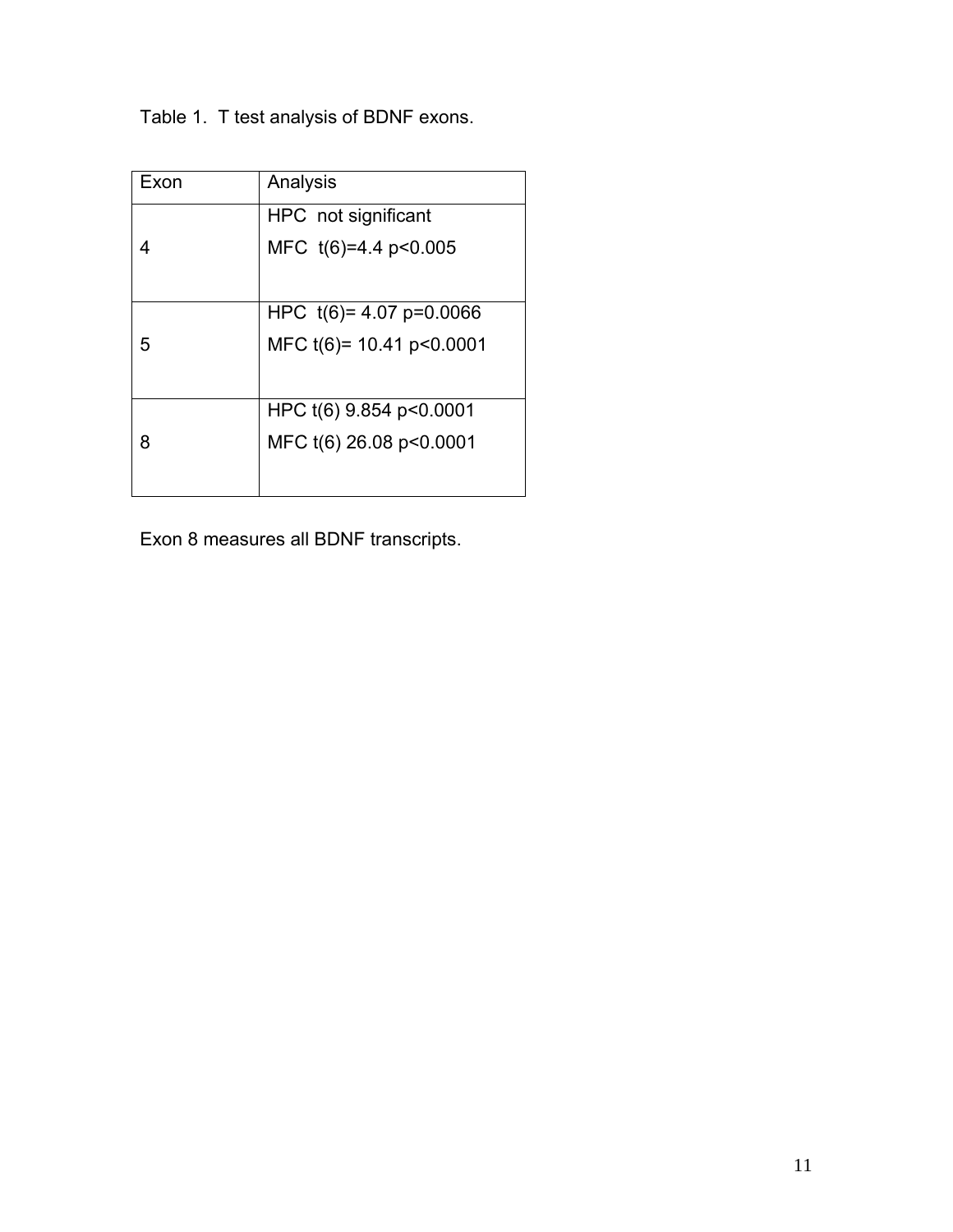#### **Conclusion**

In our study, we predicted that induction of depression using Learned Helplessness would result in a decrease in the mRNA levels of one or more of the BDNF transcripts. We further predicted that the decrease in BDNF message will be greater in tissue taken from the medial frontal cortical region compared with hippocampal tissue due to the role that the medial frontal cortex plays in depression. To test this hypothesis, we measured mRNA message for the BDNF transcript variants in both hippocampus and medial frontal cortex in mice that had previously experienced inescapable shocks during Learned Helplessness (LH) training. We then compared them to control mice that did not experience the learned helplessness training.

Our results as shown in Figure 1 indicate that as predicted the LH mice had reduced levels of mRNA in both exon 5 and exon 8. As previously discussed, exon 8 is a measure of the total BDNF mRNA. The fact that there is a reduction in the amount of exon 8 is consistent with prior data that BDNF mRNA is low in concordance with depression and learned helplessness (Karege 2002). In addition, exons 4 and 5 were analyzed because of their precision when utilized as primers and the ability to measure these individual exons more accurately. The amount of BDNF exon 5 in this experiment was decreased as well. However, it is interesting to note that the amount of BDNF exon 4 is increased. Although exon 4 is increased, total BDNF mRNA (ie exon 8) is decreased overall. It is possible that other exons may have yielded similar results to exon 4, however additional exons were not analyzed in this experiment. Further study may be needed to analyze specific exons and the effects of Learned Helplessness on individual components of mRNA. It may be concluded that analyzing the exons as a sum rather than individually is appropriate as individual exons may increase in order to compensate for decreases in alternative exons to yield a total BDNF product. Total BDNF (exon 8) was studied as it yields the most accurate data when analyzing effects of Learned Helplessness on mice.

As predicted, the decrease in BDNF message was more substantial in tissue taken from the medial frontal cortical region compared with hippocampal tissue due to the role that the medial frontal cortex plays in depression. Deficits

12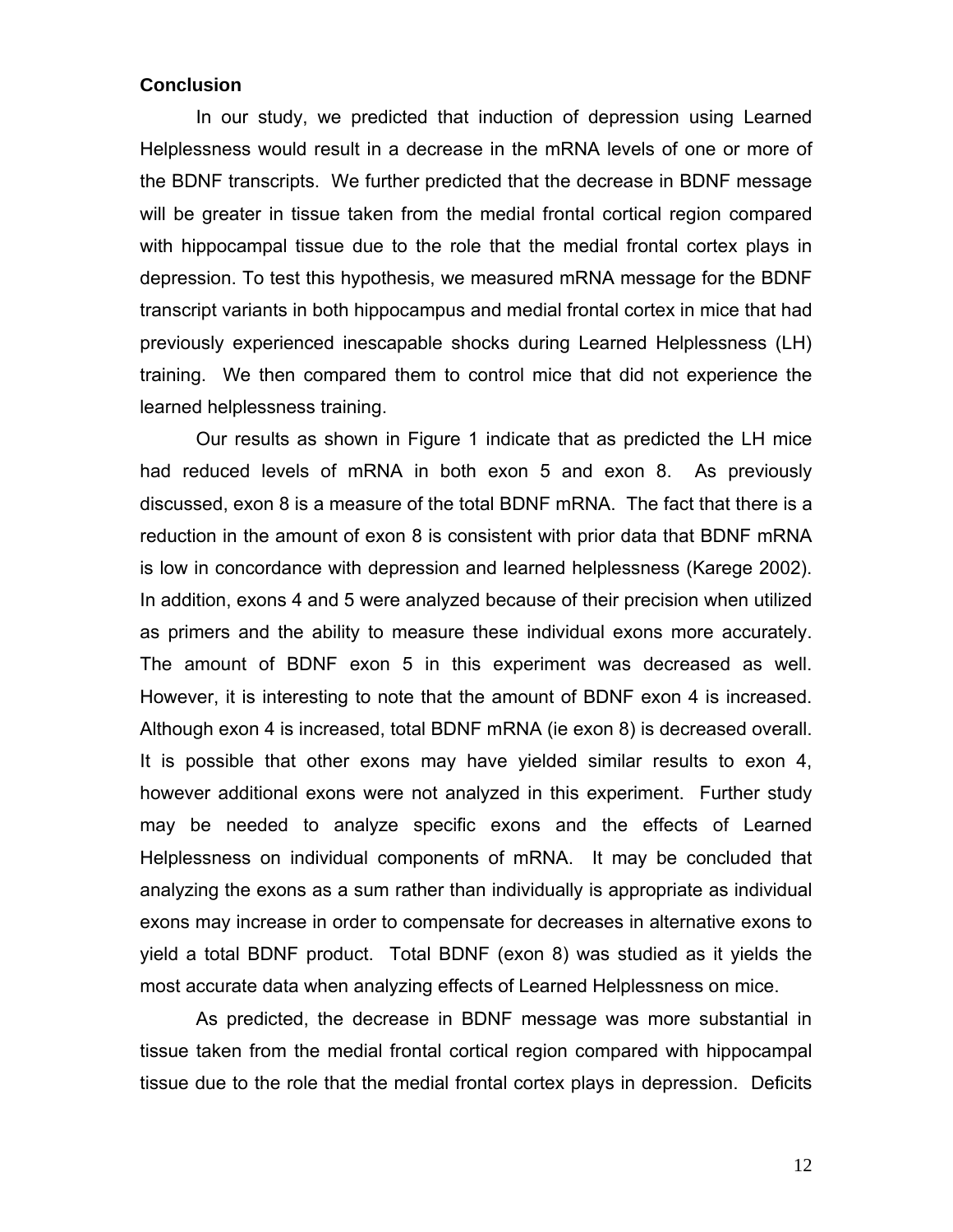in the MFC region have been identified in depressed patients via functional neuroimaging which correlates with depressive symptoms (Drevets 2007). Deficits in patients are appreciated in mediating emotional experience, mood, emotional processing, and the impact of these factors on cognition. The hippocampus, as indicated by our results was affected in addition to the MFC and there is an indicated decrease in BDNF. This is consistent with previous studies in which evidence is given regarding a neurotrophic hypothesis of antidepressant action on depression. Research from Song et al (2006) states that treatment with antidepressants improves both the changes of behavior and hippocampus BDNF levels induced by learned helplessness and chronic mild stress.

 Serum BDNF levels can be measured in patients with major depressive disorder (MDD), and there is a correlation between reduced BDNF levels and the severity of depression. More specifically, low BDNF levels correlate with Major Depressive Disorder. The model of Learned Helplessness allows for analysis of depressed patients via mice which at this current time is the most accurate model for depression. In several studies conducted by Song et al. (2006), the hypothesis that treatments with antidepressants improve both the changes of behavior and hippocampus BDNF levels induced by Learned Helplessness was supported. This is consistent with previous data and the data outlined in this experiment.At this time, research is attempting to solve the question of whether depression results secondary to diminished BDNF levels, or a reduction in BDNF levels occurs as a result of individuals becoming depressed. This is important information for patients, as additional knowledge of the function as well as levels of BDNF is useful when analyzing the effects of antidepressant treatment. This in turn will allow for further research in determining effective medications for patients in the future. Further research is needed to analyze the individual BDNF mRNA strands as it is currently unknown whether one specific exon may be more essential in moderating BDNF products than alternative exons. It is possible that there exists a more substantial response to treatment in certain patients because of single nucleotide polymorphisms and specific BDNF transcripts. It is hopeful that the mysteries of BDNF are elucidated in the future, but regardless, BDNF

13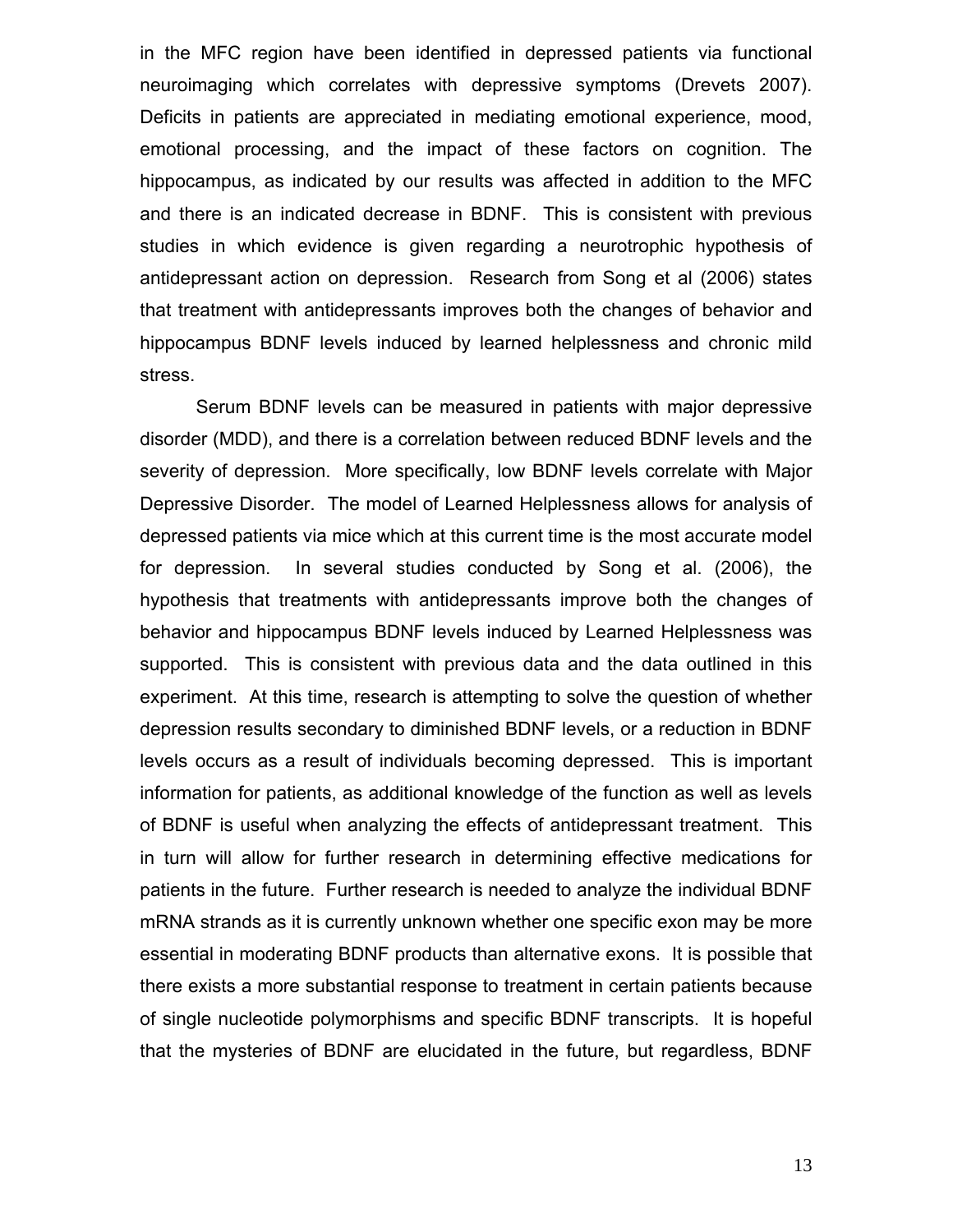remains a key component of depression and Learned Helplessness, and is essential to understanding the neurobiology of depression.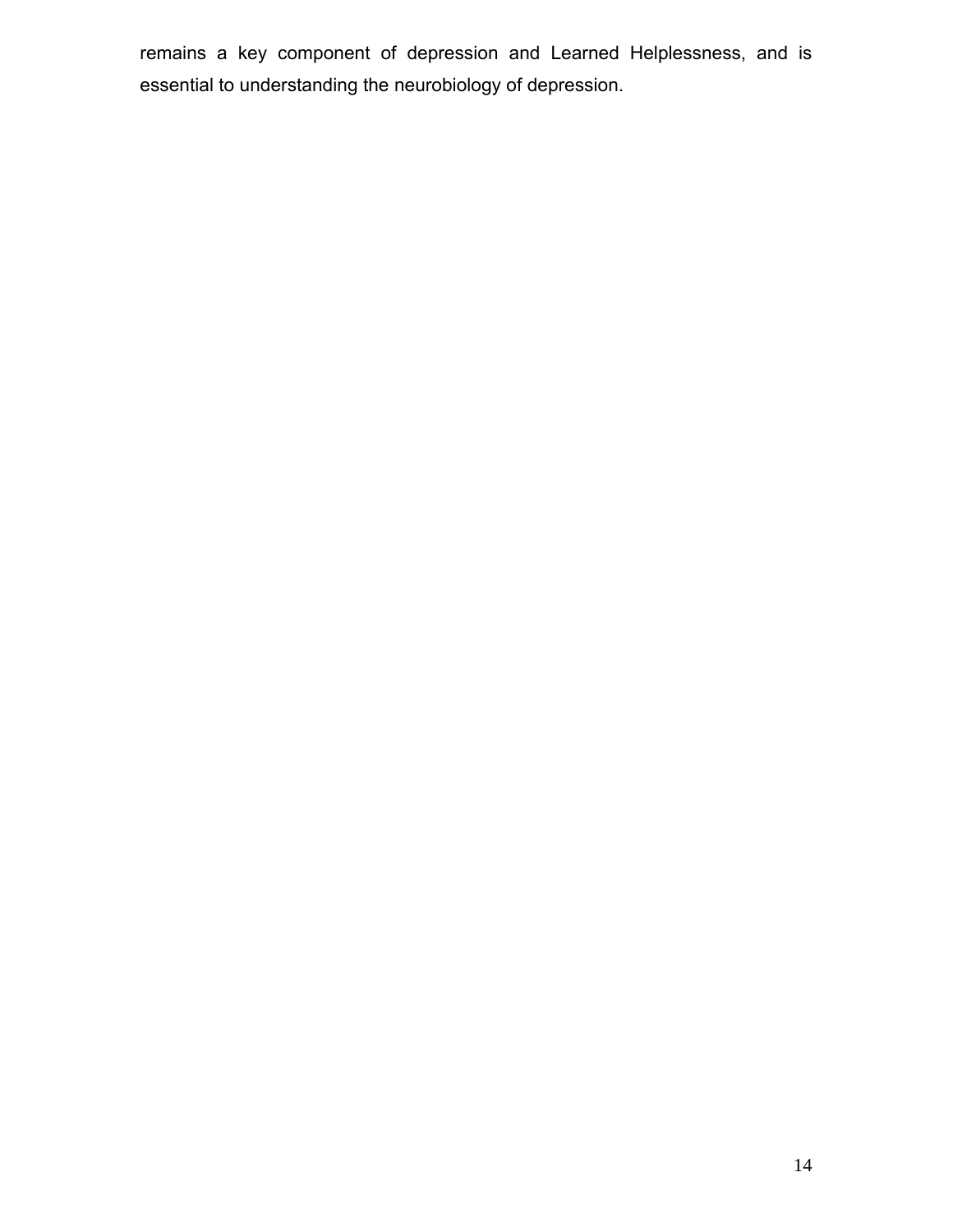#### **References**

Apfel SC. (1997) Apfel Clinical Applications of Neurotrophic Factors, Lippincott– Raven Press, Philadelphia, PA.

Caldarone BJ, George TP, Zachariou V, Picciotto MR. (2000) Gender differences in learned helplessness behavior are influenced by genetic background. Pharmacol Biochem Behav 66: 811-817

Chao MV. (2003) Neurotrophins and their receptors: a convergence point for many signaling pathways. Nat Rev Neurosci. 4: 299-309.

Chen B, Dowlatshani D, MacQueen GM, Wang J-F, Young LT. (2001) Increased hippocampal BDNF immunoreactivity in subjects treated with antidepressant medication. Biol Psychiatry 50: 260-265.

Connor B, Young D, Yan Q, Faull RLM, Synek B, Dragunow M. (1997) Brainderived neurotrophic factor is reduced in Alzheimer's disease. Molecular Brain Research 49: 71–81.

Drevets, Wayne C. (2007) Orbitofrontal cortex function and structure in depression. Ann N Y Acad Sci. 1121:499-527.

Duman RS, Heninger GR, Nestler EJ. (1997) A molecular and cellular theory of depression. Archives of General Psychiatry 54: 597–605.

Durany N, Michel T, Kurt J, Cruz-Sanchez FF, Cervas-Navarro J, Riederer P. (2000) Brain-derived neurotrophic factor and neurotrophin-3 levels in Alzheimer's disease brains. International Journal of Developmental Neuroscience 18: 807– 813.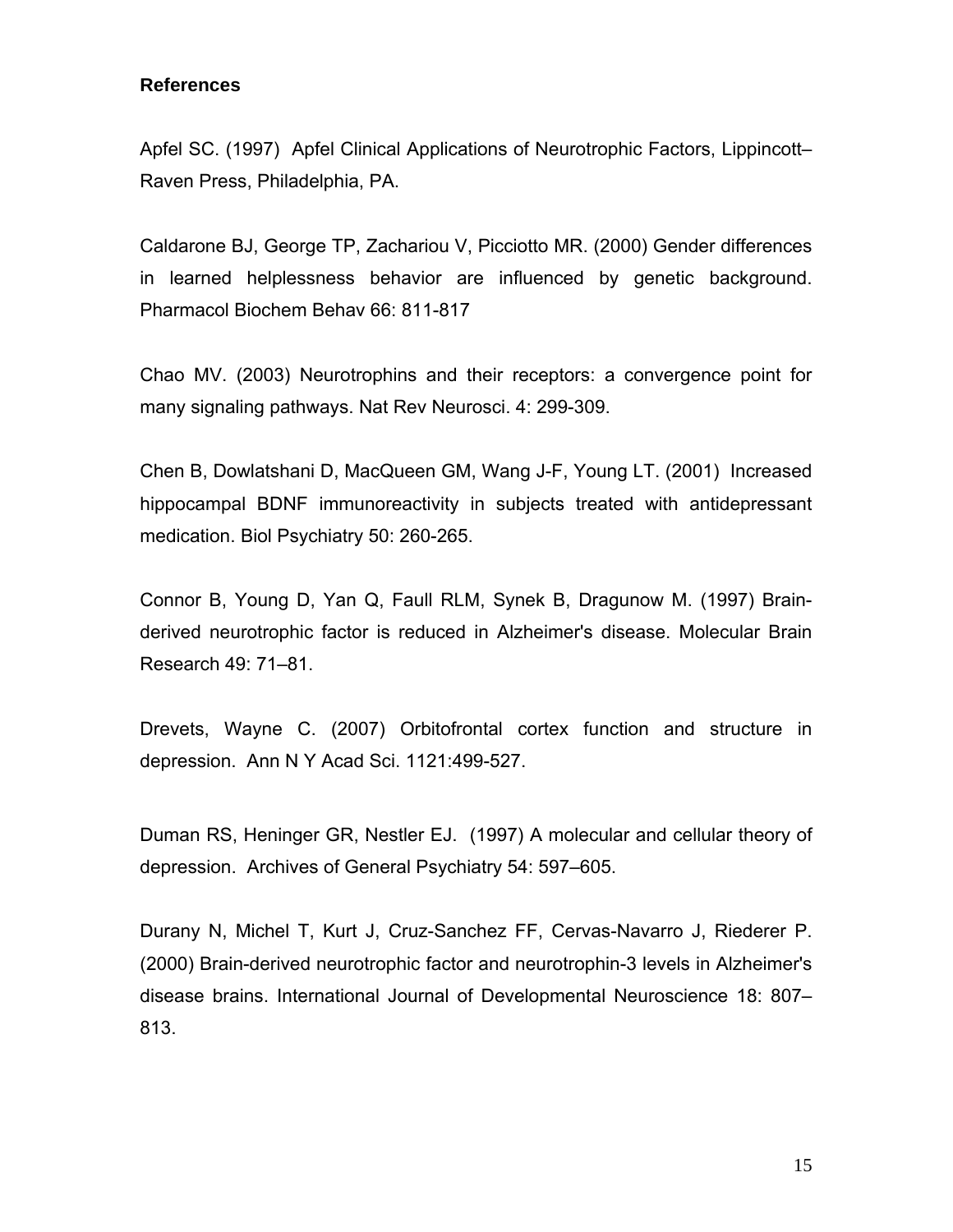Dwivedi Y, Mondal AC, Payappagoudar GV, Rizavi HS. (2005) Differential regulation of serotonin (5HT)2A receptor mRNA and protein levels after single and repeated stress in rat brain: role in learned helplessness behavior. Neuropharmacology. 48:204-214.

Dwivedi Y, Rizavi HS, Pandey GN. (2006) Antidepressants reverse corticosterone-mediated decrease in brain-derived neurotrophic factor expression: differential regulation of specific exons by antidepressants and corticosterone. Neuroscience 139: 1017-1029.

Karege F, et al. Decreased serum brain-derived neurotrophic factor levels in major depressed patients (2002). Psychiatry Research. 109: 143-148.

Karege F, Vaudan G, Schwald M, Perroud N, La Harpe R. (2005) Neurotrophin levels in postmortem brains of suicide victims and the effects of antemortem diagnosis and psychotropic drugs. Mol Brain Res 136: 29-37.

Liu Q-R, Lu L, Zhu X-G, Gong J-P, Shaham Y, Uhl GR. Rodent BDNF genes, novel promoters, novel splice variants, and regulation by cocaine. Brain Res 1067: 1-12.

Lu B, Pang PT, Woo NH (2005). The yin and yang of neurotrophin action. Nature.

Mamounas LA, Blue ME, Siuciak JA, Altar CA. (1995) Brain-derived neurotrophic factor promotes the survival and sprouting of serotonergic axons in rat brain. Journal of Neuroscience 15: 7929–7939.

Monteggia LM, Luikart B, Barrot M, Theobold D, Malkovska I, Nef S, Parada LF, Nestler EJ. (2006) Brain-Derived Neurotrophic Factor Conditional Knockouts Show Gender Differences in Depression-Related Behaviors. Biol Psychiatry